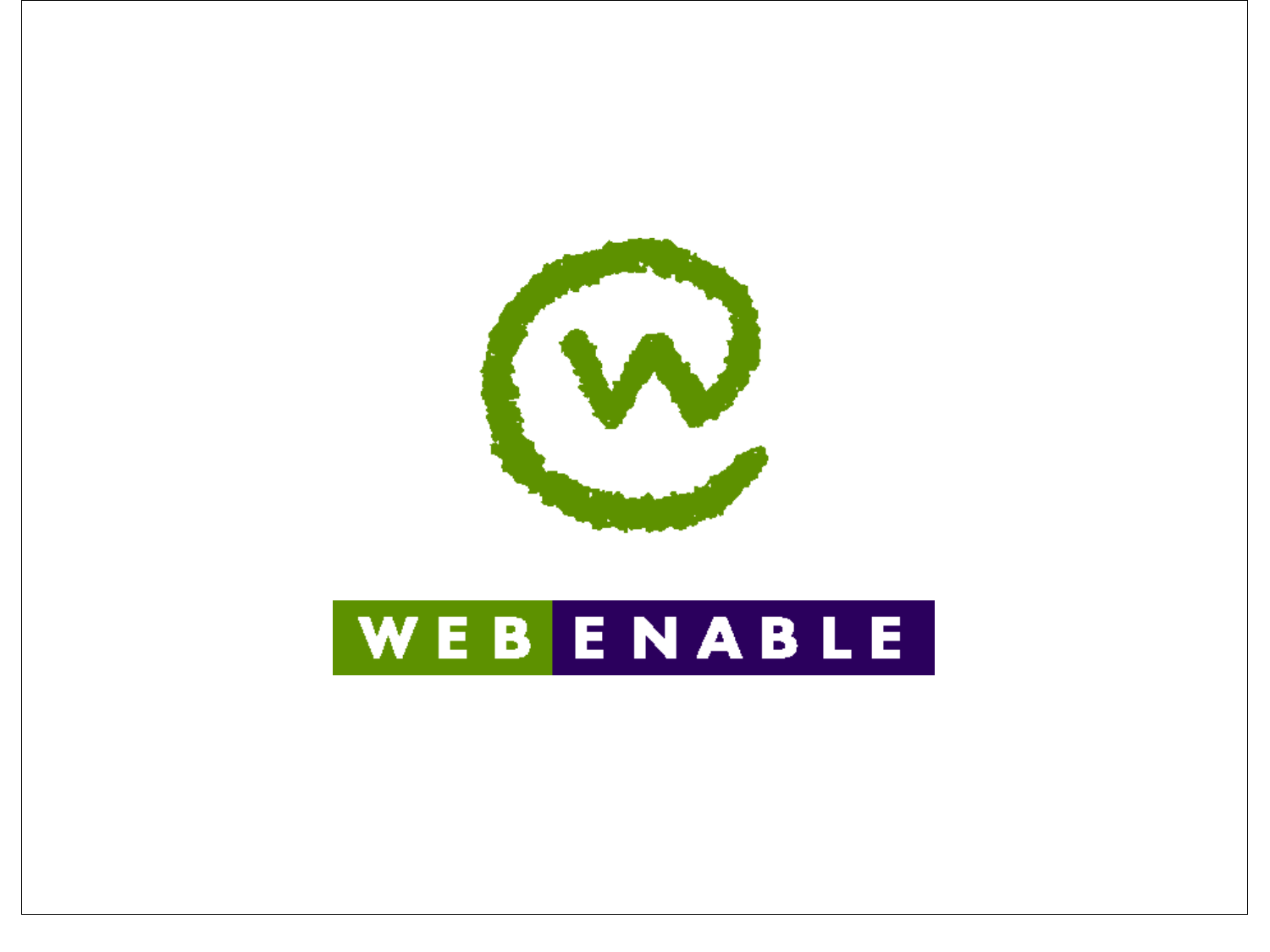

#### **Brian D. Handspicker CEO and Chairman**

bd@webenable.com www.webenable.com

WebEnable, Inc. 23 Bradford St. Concord MA 01742 508-456-6903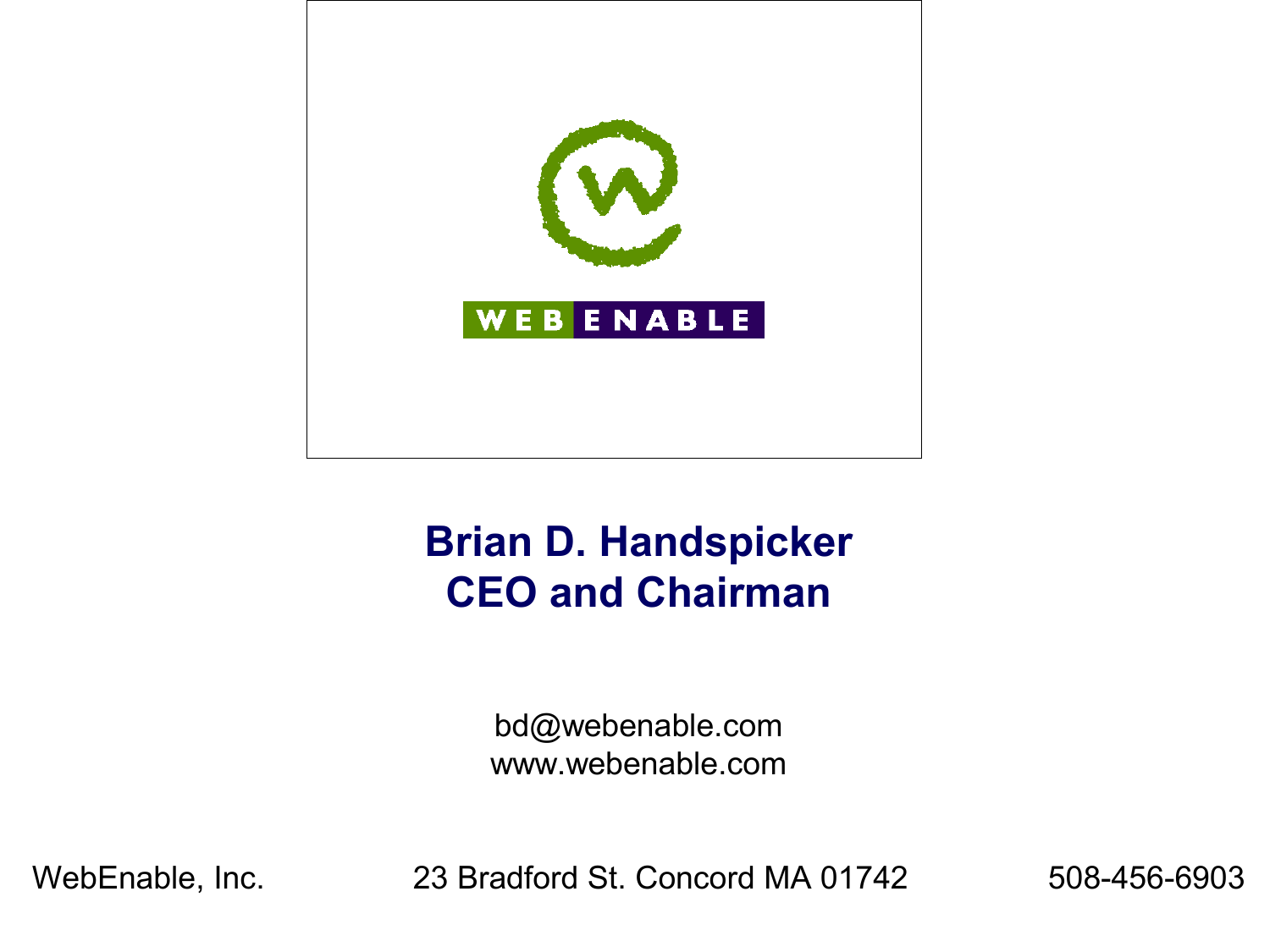## US Manufacturers Sales



**US Manufacturers Average Sales Distribution**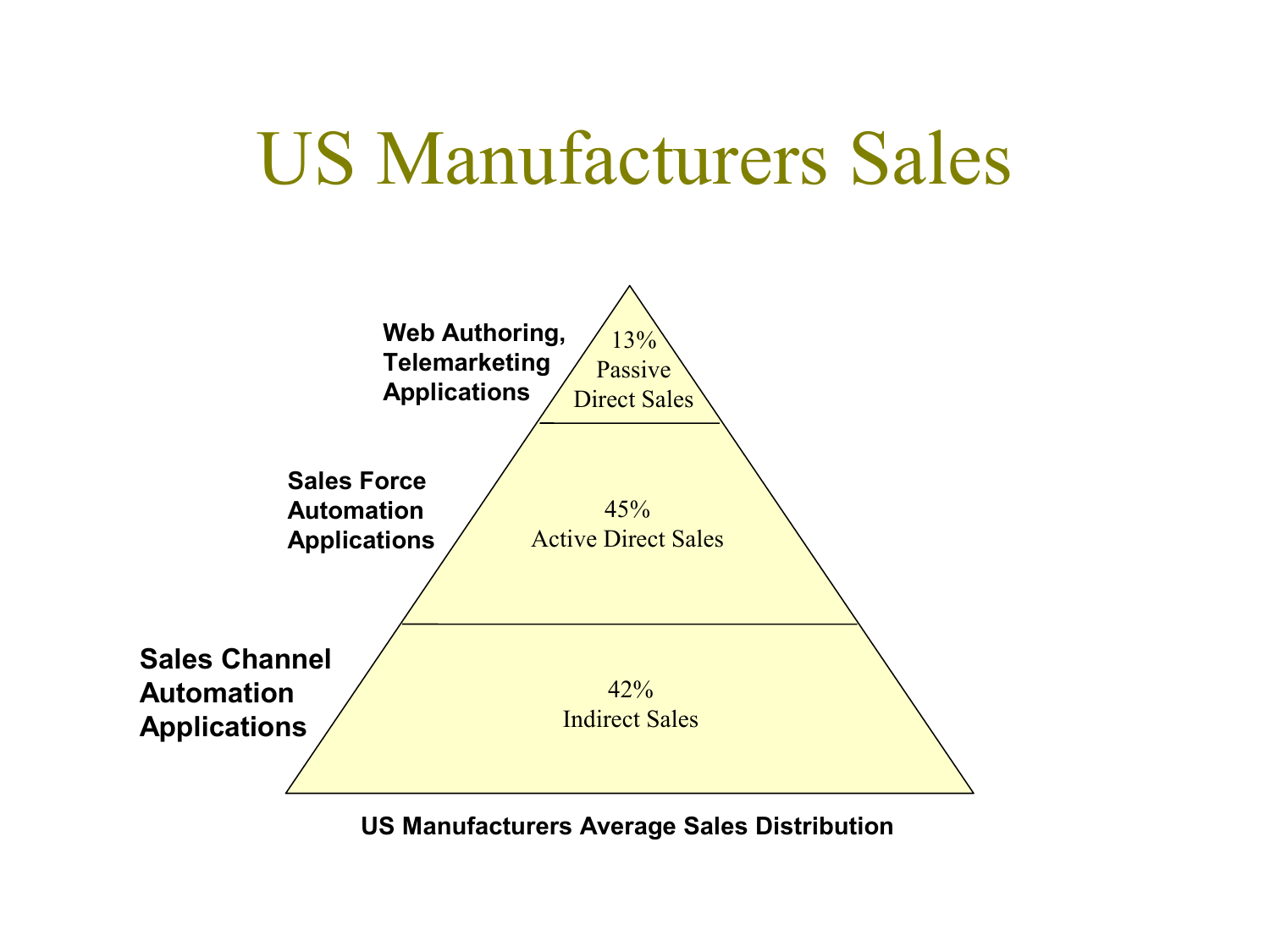## Indirect Sales Channels

- **Manufacturers Reps**
- **Master and Regional Distributors**
- **Dealers**
- **Value-Added Resellers (VARs)**
- **Systems Integrators (SI)**
- **International Distributors**
- **International Subsidiaries**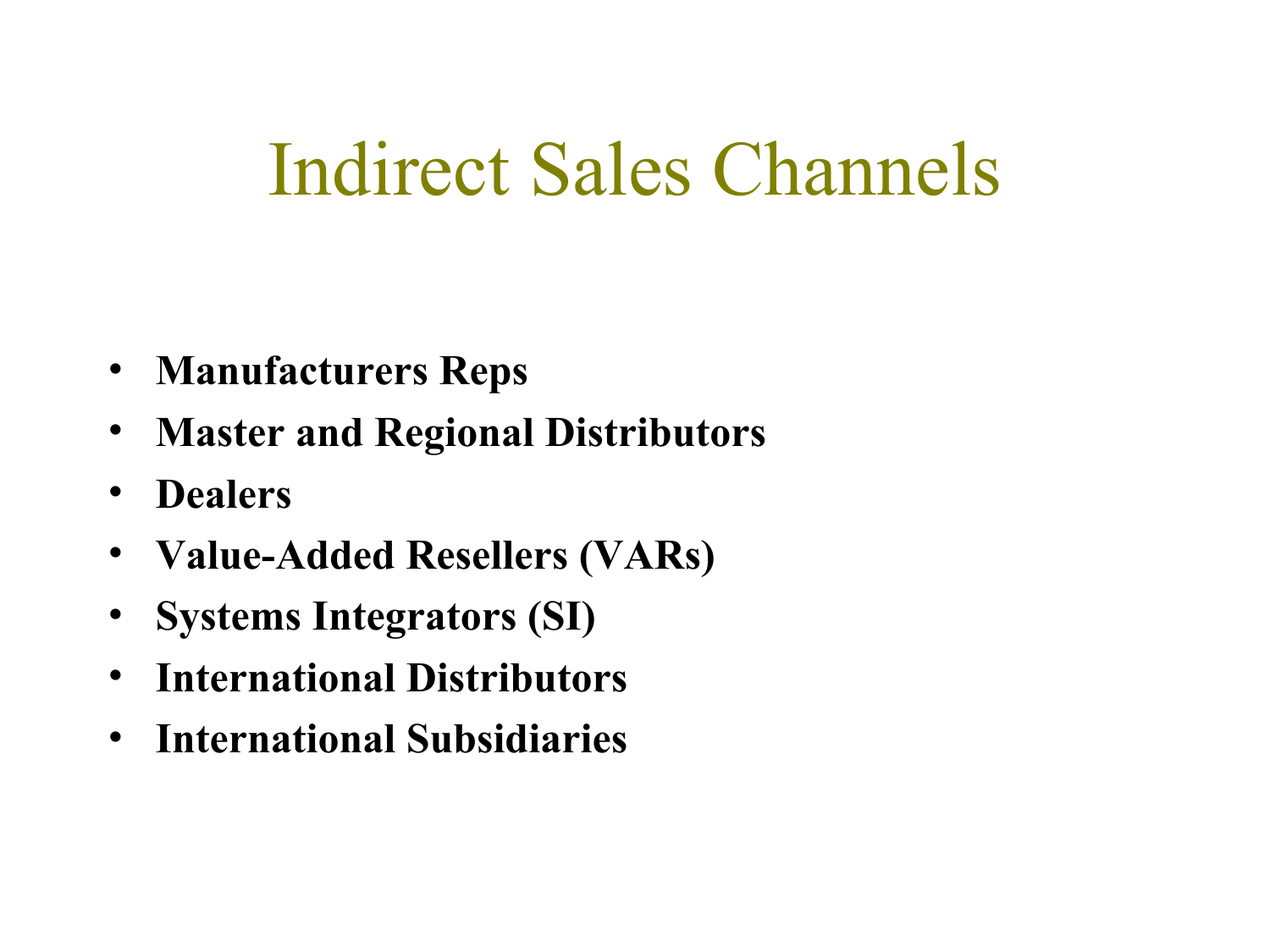

- **getting up-to-date product information to partners**
- **wrestling with differences in language, currency, taxes**
- **capturing lost sales**
- **reducing/managing cost of sales & cost of relationships**
- **integrating channels sales info into supplier DP systems**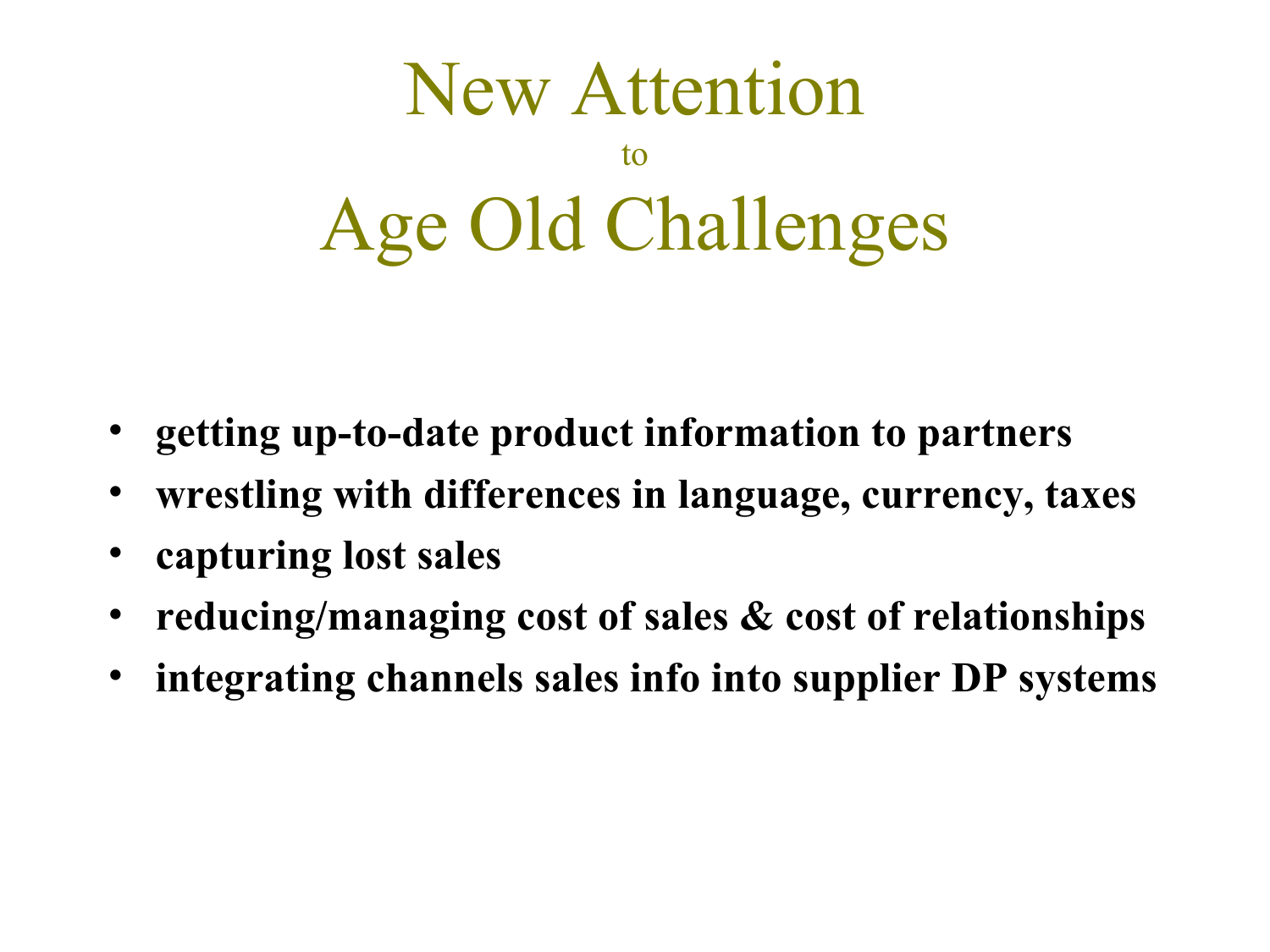Challenges using SFA Marketing Encyclopedias

- **network incompatibilities**
- **security constraints**
- **system incompatibilities**
- **business information incompatibilities**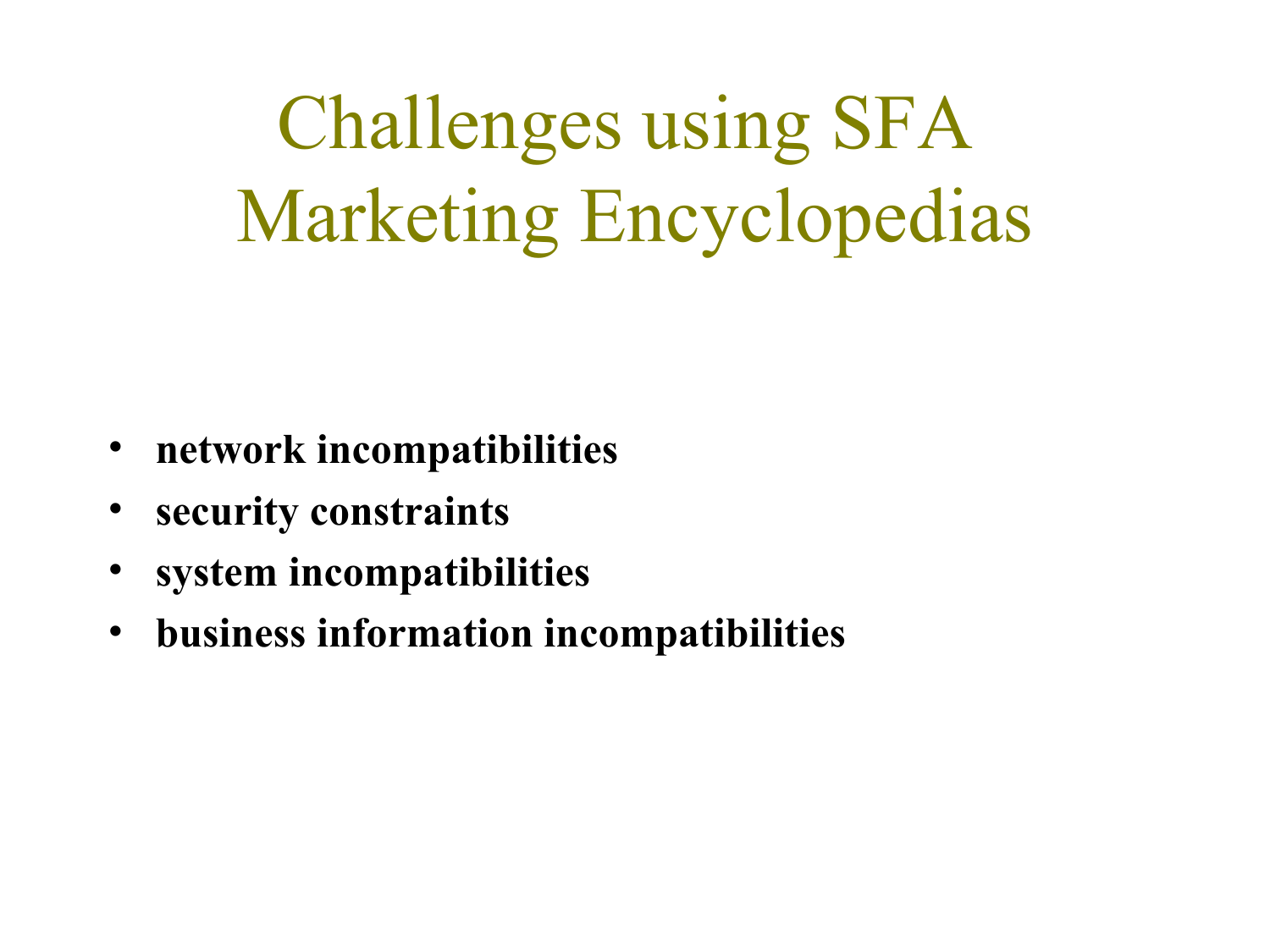# Extranet,WWW, EDI Resolve Problems

- **Transition to Internet technologies leads to interconnected Extranets** ( resolves network incompatibilities)
- **Exploit firewall, tunneling and authorization software** (resolves security concerns)
- **Build on Web technologies to deliver highly portable software** (resolves system incompatibilities)
- **Exploit EDI standards for business data interchange** (resolve business information incompatibilities)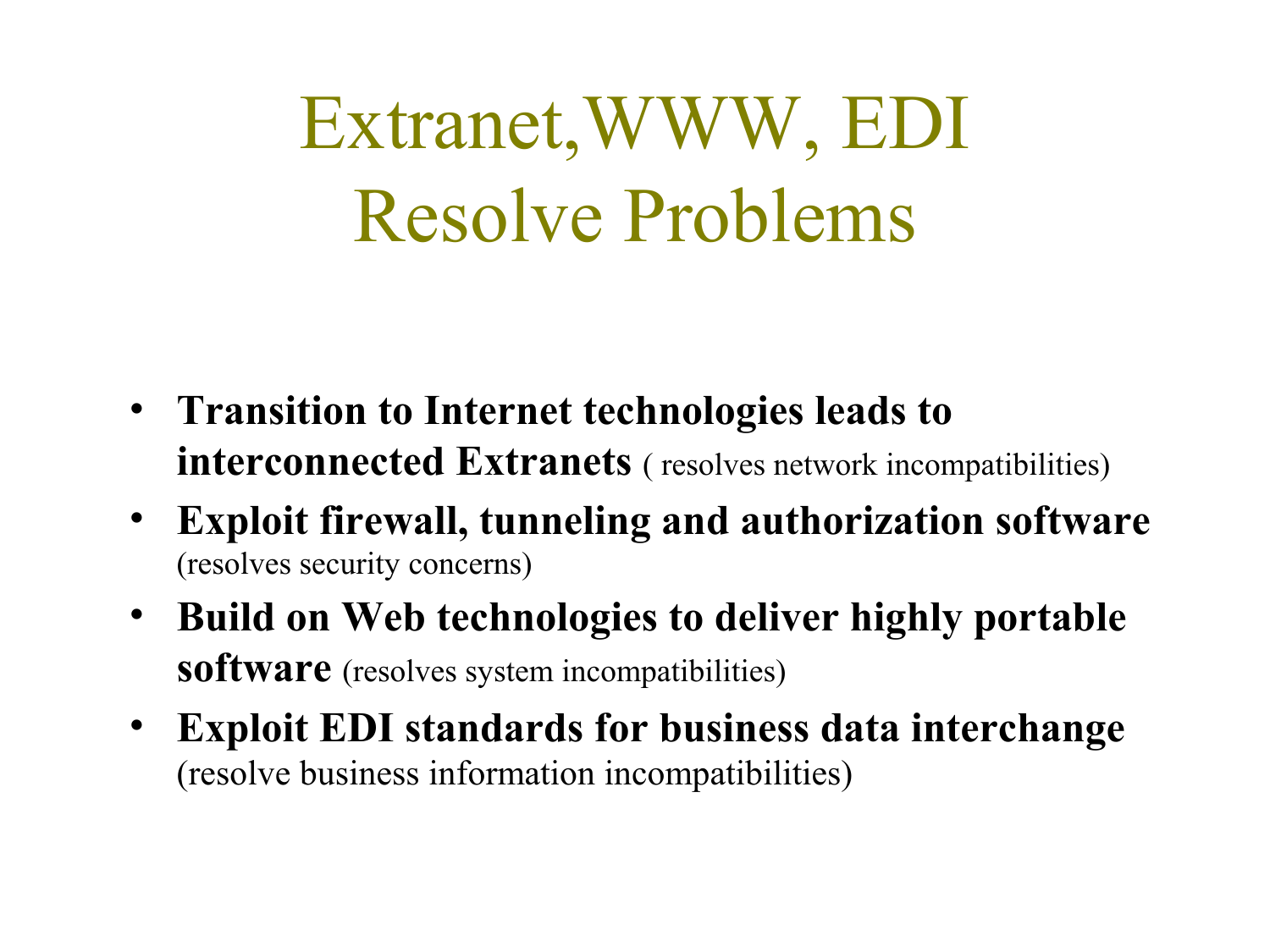### Marketing Encyclopedias improve Indirect Sales Channel Relations

- **Communicating latest product information, pricing, etc.**
- **Managing Marketing Programs, Leads and Orders**
- **Monitoring Pricing, Sales Programs and Orders**
- **Tracking Product Introductions, Training and Orders**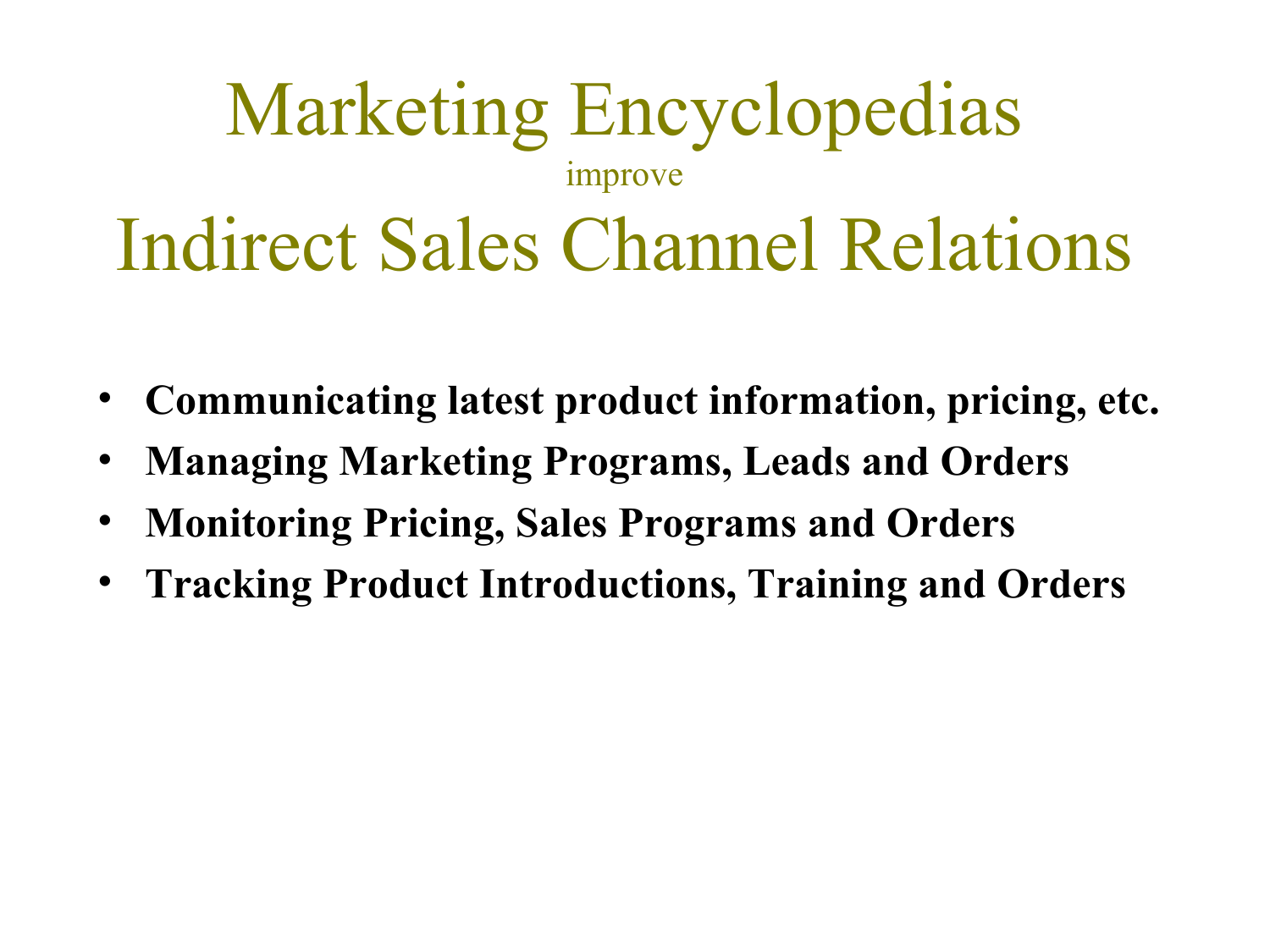# Next Wave: Sales Channel Automation

Marketing Encyclopedias and Support Applications are moving off the laptop and Intranet and onto the desks of your Indirect Sales Channel Partners via the Extranet.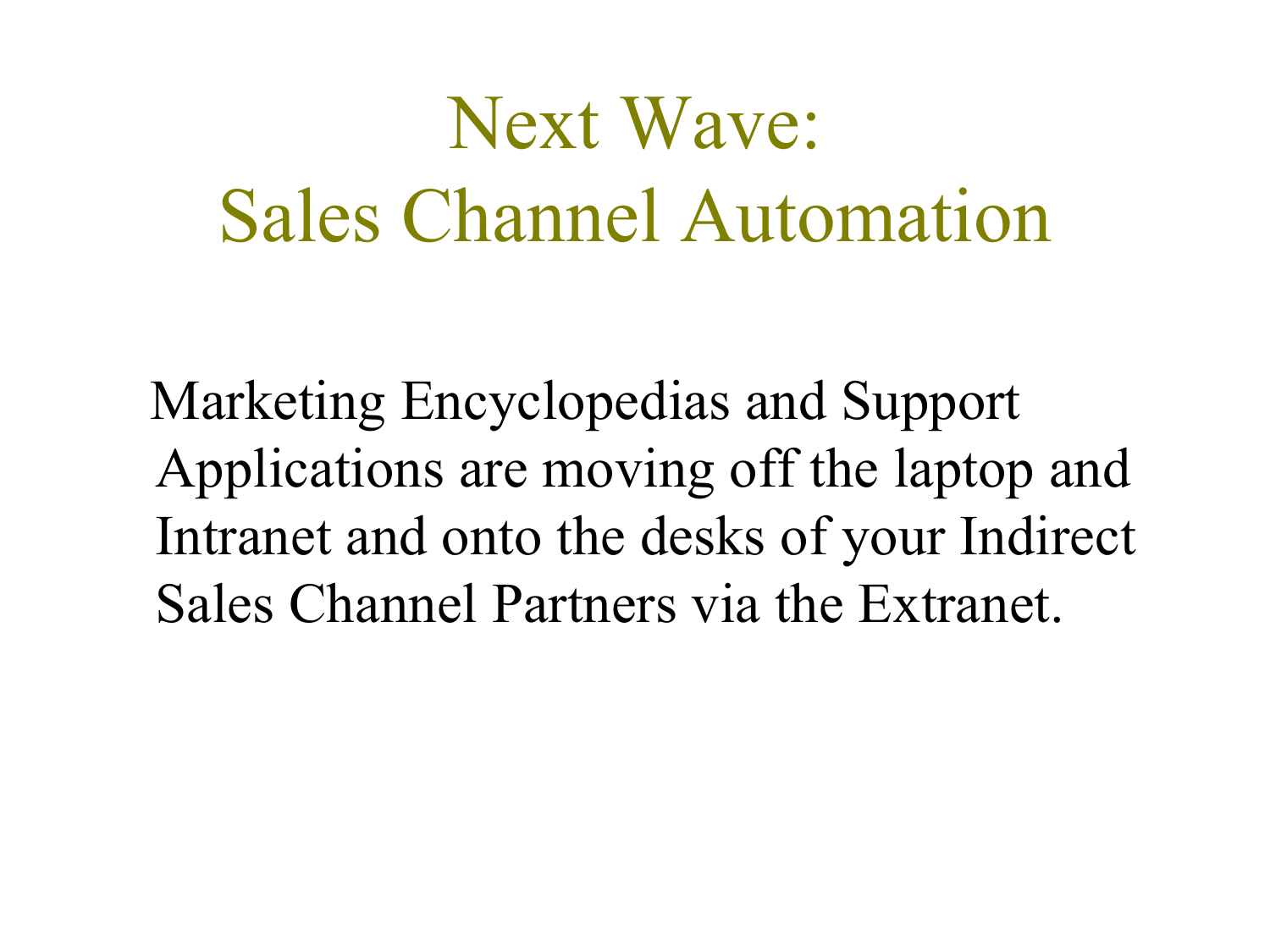### WebEnable Mission

Intranet, Extranet and Internet international business-to-business electronic commerce through Java-based EDI-integrated sales and marketing automation applications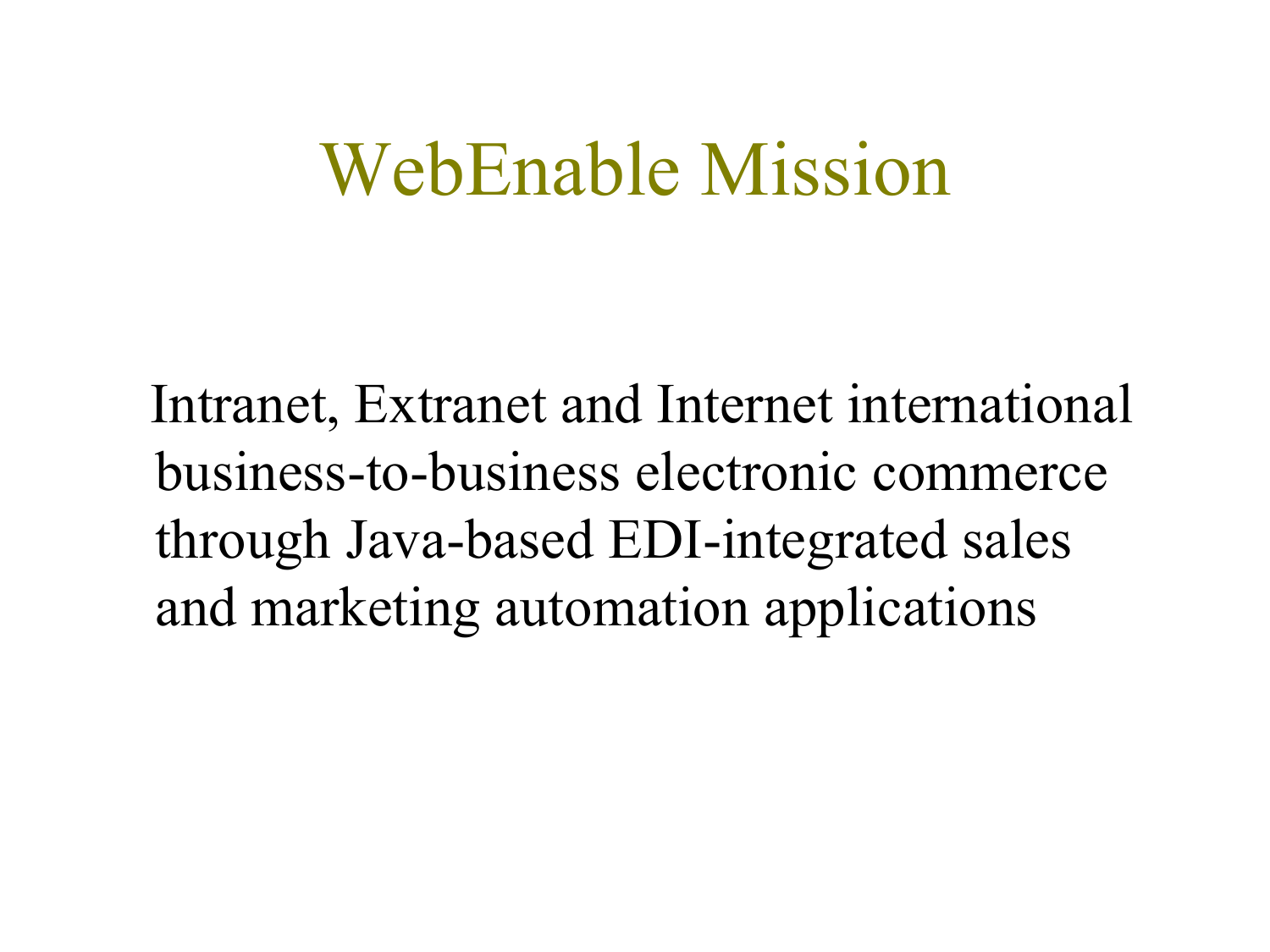WebEnable Marketing Encyclopedia

- Sophisticated Information Management
- Multi-Lingual
- Multi-Currency
- Multi-Duties/Taxes
- Sophisticated Pricing/Discount Plans
- Secure, Partitioned Access
- EDI-Integration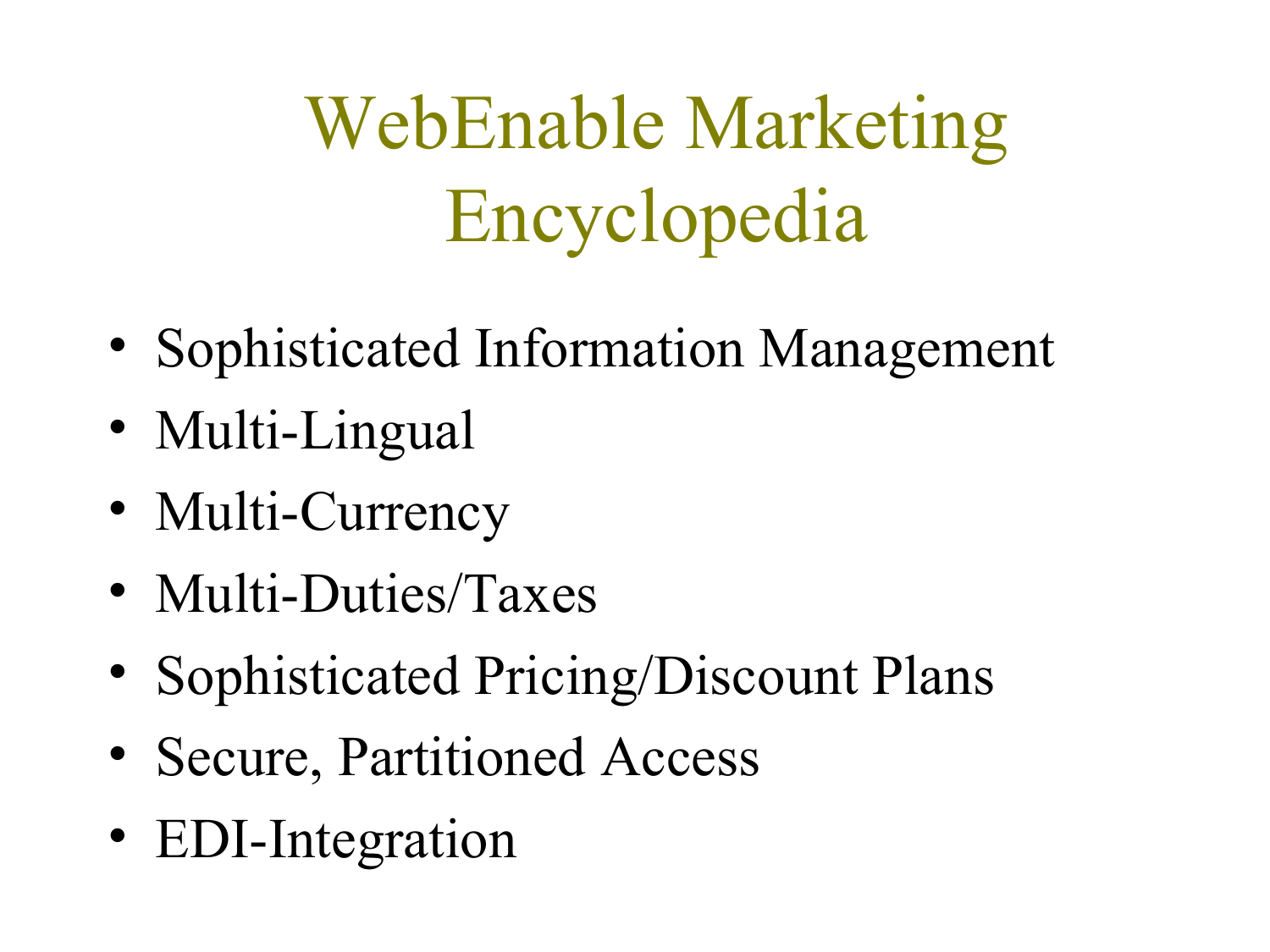#### WebEnable Products

- » Marketing [Encyclopedia](http://localhost/GouldShawmut/html/www_gouldshawmut_com.html) (Current Beta-test)
- » Sales Channel Automation Suite
- » Purchasing Manager Automation Suite

#### **Unique Features**

**Multi-currency Secure Partitioned Data Integrated Solutions Multi-tariff Extranet Accessible Java-based Multi-duties/taxes Platform Independent Highly Customizable**

**Multi-lingual EDI-integration Back-office Comprehensive**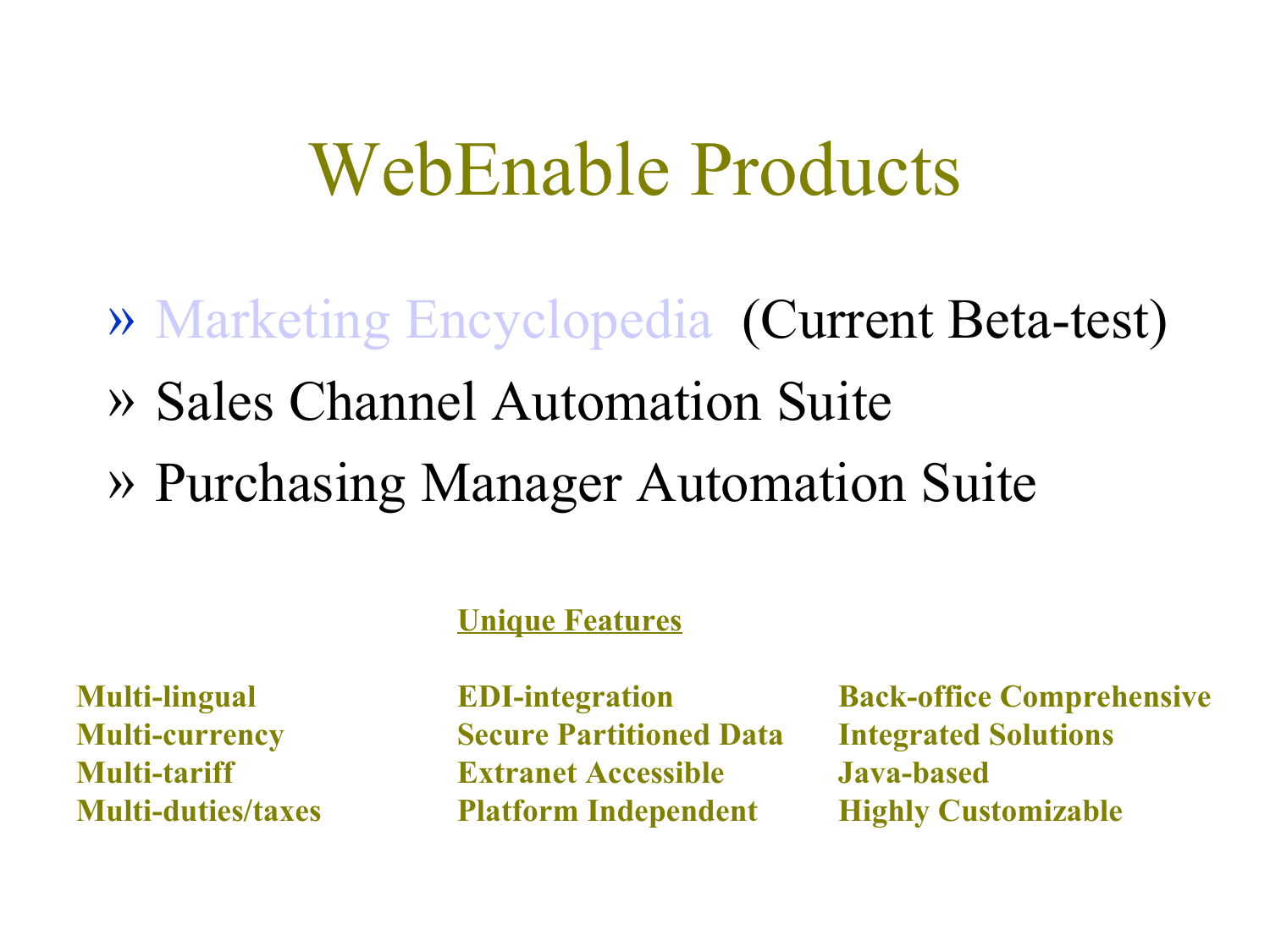

## WEBENABLE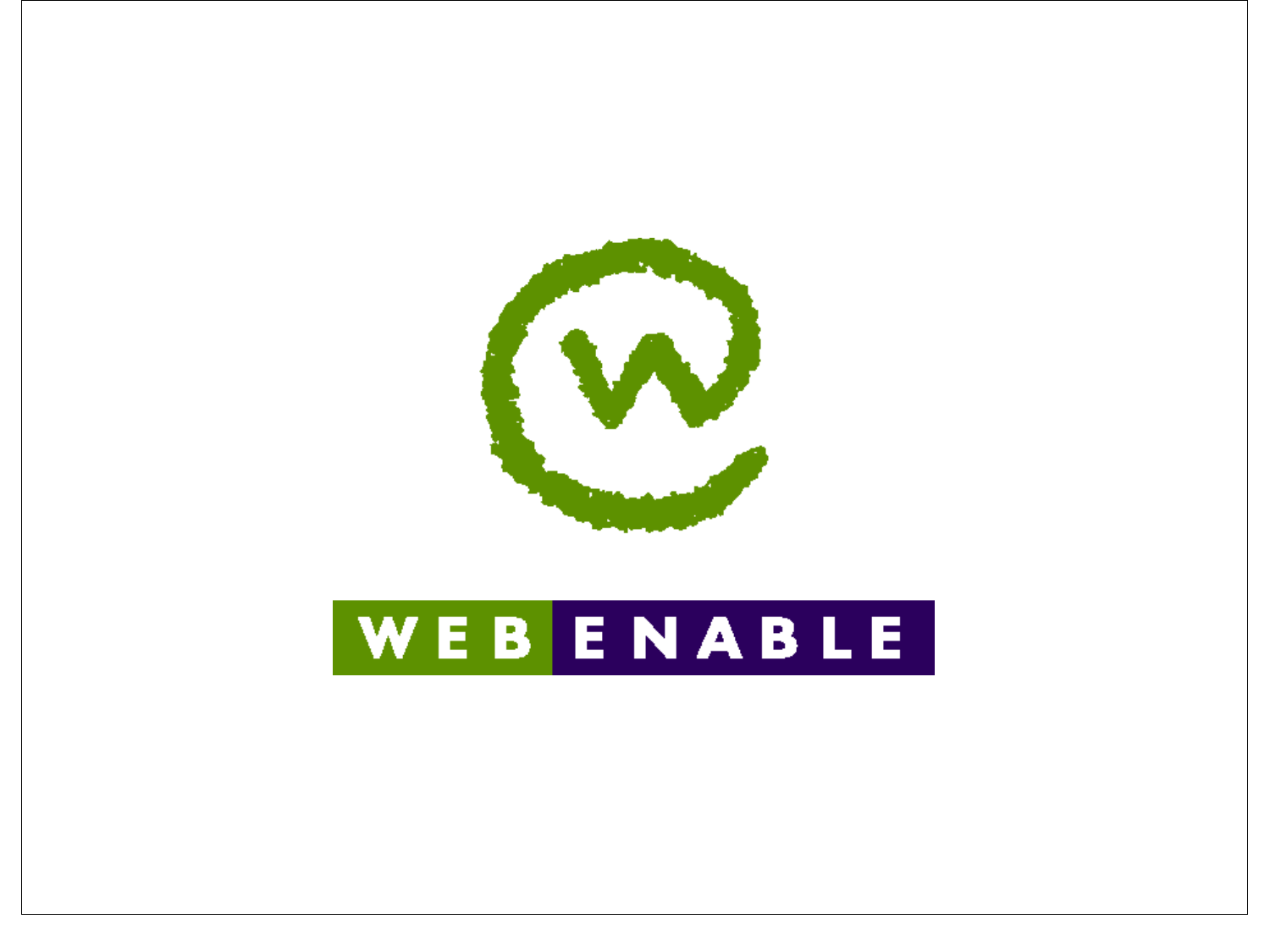#### WebEnable Marketing Encyclopedia: Products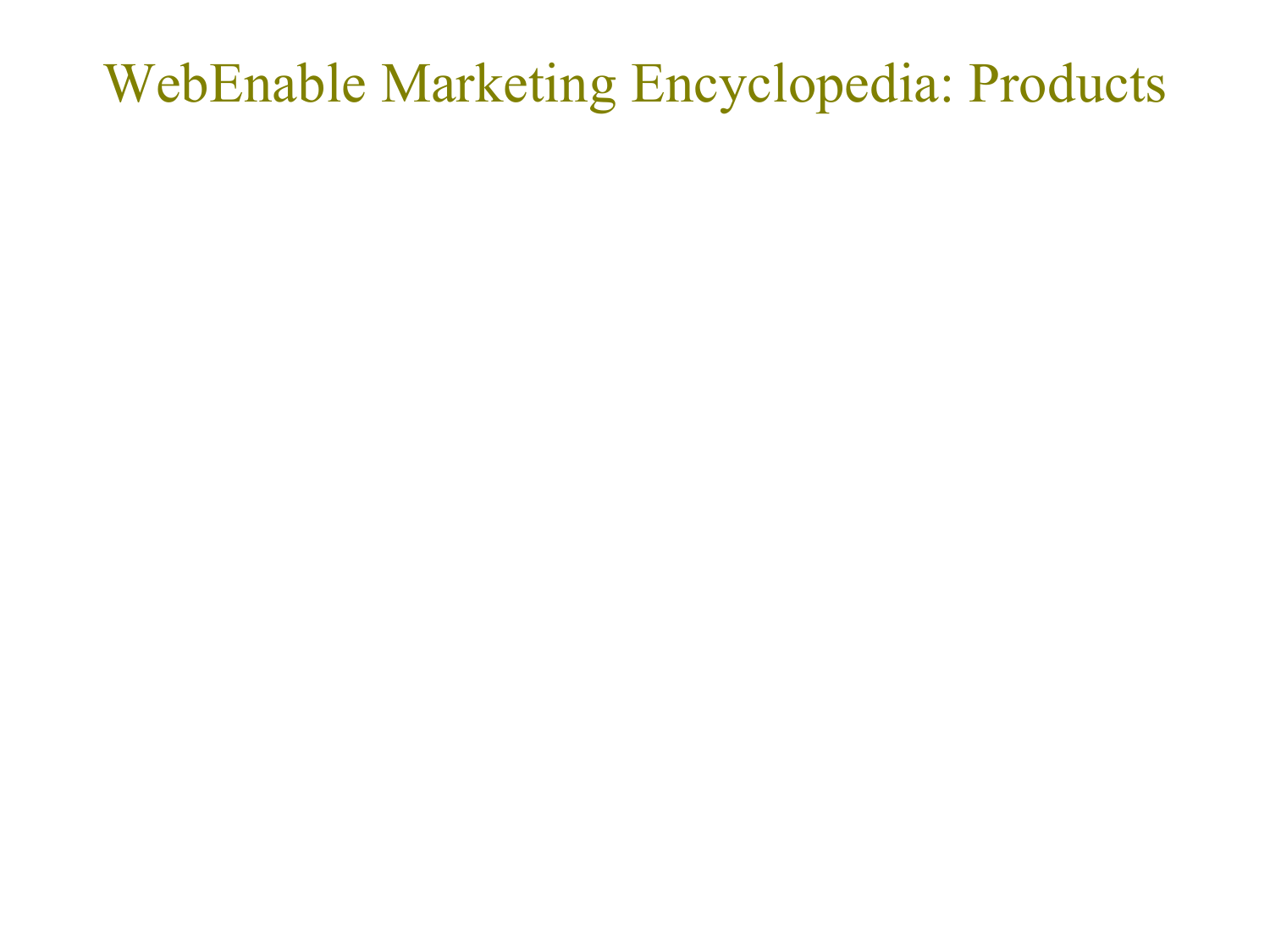#### WebEnable Marketing Encyclopedia: Orders